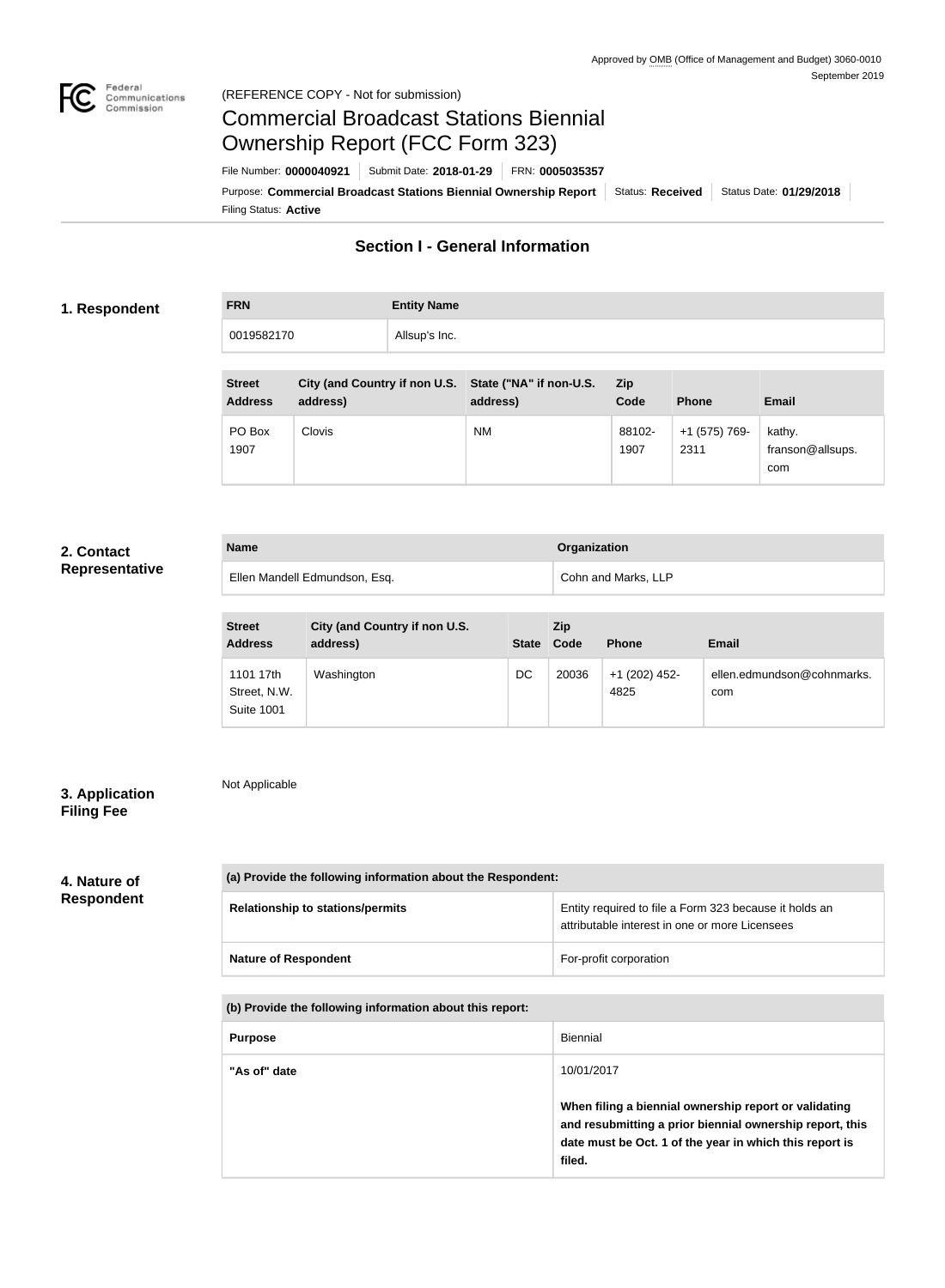**5. Licensee(s) and Station(s)**

**Respondent is filing this report to cover the following Licensee(s) and station(s):**

| Licensee/Permittee Name |                          | <b>FRN</b> |
|-------------------------|--------------------------|------------|
|                         | Zia Broadcasting Company | 0005035357 |

| Fac. ID No. | <b>Call Sign</b> | <b>City</b>    | <b>State</b> | <b>Service</b> |
|-------------|------------------|----------------|--------------|----------------|
| 14748       | <b>KWKA</b>      | <b>CLOVIS</b>  | <b>NM</b>    | AM             |
| 14749       | <b>KTQM-FM</b>   | <b>CLOVIS</b>  | <b>NM</b>    | <b>FM</b>      |
| 74560       | <b>KACT-FM</b>   | <b>ANDREWS</b> | <b>TX</b>    | <b>FM</b>      |
| 74562       | <b>KACT</b>      | <b>ANDREWS</b> | <b>TX</b>    | AM             |
| 74563       | KCLV-FM          | <b>CLOVIS</b>  | <b>NM</b>    | <b>FM</b>      |
| 74564       | <b>KQTY</b>      | <b>BORGER</b>  | TX           | AM             |
| 74565       | <b>KCLV</b>      | <b>CLOVIS</b>  | <b>NM</b>    | AM             |
| 74566       | KQTY-FM          | <b>BORGER</b>  | <b>TX</b>    | <b>FM</b>      |

## **Section II – Biennial Ownership Information**

| 1.47 C.F.R.<br><b>Section 73.3613</b><br>and Other<br><b>Documents</b> | Not Applicable.                                                                                                                                                                                                                                                                                                                                                                                                                                                                                                                                                                                                           | Licensee Respondents that hold authorizations for one or more full power television, AM, and/or FM stations should list all<br>contracts and other instruments set forth in 47 C.F.R. Section 73.3613(a) through (c) for the facility or facilities listed on this<br>report. In addition, attributable Local Marketing Agreements (LMAs) and attributable Joint Sales Agreements (JSAs) must be<br>disclosed by the licensee of the brokering station on its ownership report. If the agreement is an attributable LMA, an<br>attributable JSA, or a network affiliation agreement, check the appropriate box. Otherwise, select "Other." Non-Licensee<br>Respondents, as well as Licensee Respondents that only hold authorizations for Class A television and/or low power television<br>stations, should select "Not Applicable" in response to this question.                                                                                                                                                                                                                                                                                                                                                                                                          |      |  |
|------------------------------------------------------------------------|---------------------------------------------------------------------------------------------------------------------------------------------------------------------------------------------------------------------------------------------------------------------------------------------------------------------------------------------------------------------------------------------------------------------------------------------------------------------------------------------------------------------------------------------------------------------------------------------------------------------------|-----------------------------------------------------------------------------------------------------------------------------------------------------------------------------------------------------------------------------------------------------------------------------------------------------------------------------------------------------------------------------------------------------------------------------------------------------------------------------------------------------------------------------------------------------------------------------------------------------------------------------------------------------------------------------------------------------------------------------------------------------------------------------------------------------------------------------------------------------------------------------------------------------------------------------------------------------------------------------------------------------------------------------------------------------------------------------------------------------------------------------------------------------------------------------------------------------------------------------------------------------------------------------|------|--|
| 2. Ownership<br><b>Interests</b>                                       | Section 73.3555, Note 2(i).                                                                                                                                                                                                                                                                                                                                                                                                                                                                                                                                                                                               | (a) Ownership Interests. This Question requires Respondents to enter detailed information about ownership interests by<br>generating a series of subforms. Answer each question on each subform. The first subform listing should be for the Respondent<br>itself. If the Respondent is not a natural person, also list each of the officers, directors, stockholders, non-insulated partners,<br>non-insulated members, and any other persons or entities with a direct attributable interest in the Respondent pursuant to the<br>standards set forth in 47 C.F.R. Section 73.3555. (A "direct" interest is one that is not held through any intervening companies<br>or entities.) List each interest holder with a direct attributable interest in the Respondent separately.<br>Leave the percentage of total assets (Equity Debt Plus) field blank for an interest holder unless that interest holder has an<br>attributable interest in the Respondent solely on the basis of the Commission's Equity Debt Plus attribution standard, 47 C.F.R.<br>In the case of vertical or indirect ownership structures, list only those interests in the Respondent that also represent an<br>attributable interest in the Licensee(s) for which the report is being submitted. |      |  |
|                                                                        | Entities that are part of an organizational structure that includes holding companies or other forms of indirect ownership must file<br>separate ownership reports. In such a structure do not report, or file a separate report for, any interest holder that does not have<br>an attributable interest in the Licensee(s) for which the report is being submitted.<br>Please see the Instructions for further detail concerning interests that must be reported in response to this question.<br>The Respondent must provide an FCC Registration Number for each interest holder reported in response to this question. |                                                                                                                                                                                                                                                                                                                                                                                                                                                                                                                                                                                                                                                                                                                                                                                                                                                                                                                                                                                                                                                                                                                                                                                                                                                                             |      |  |
|                                                                        | Please see the Instructions for detailed information and guidance concerning this requirement.                                                                                                                                                                                                                                                                                                                                                                                                                                                                                                                            |                                                                                                                                                                                                                                                                                                                                                                                                                                                                                                                                                                                                                                                                                                                                                                                                                                                                                                                                                                                                                                                                                                                                                                                                                                                                             |      |  |
|                                                                        | <b>Ownership Information</b>                                                                                                                                                                                                                                                                                                                                                                                                                                                                                                                                                                                              |                                                                                                                                                                                                                                                                                                                                                                                                                                                                                                                                                                                                                                                                                                                                                                                                                                                                                                                                                                                                                                                                                                                                                                                                                                                                             |      |  |
|                                                                        | <b>FRN</b>                                                                                                                                                                                                                                                                                                                                                                                                                                                                                                                                                                                                                | 0019582170                                                                                                                                                                                                                                                                                                                                                                                                                                                                                                                                                                                                                                                                                                                                                                                                                                                                                                                                                                                                                                                                                                                                                                                                                                                                  |      |  |
|                                                                        | <b>Entity Name</b>                                                                                                                                                                                                                                                                                                                                                                                                                                                                                                                                                                                                        | Allsup's Inc.                                                                                                                                                                                                                                                                                                                                                                                                                                                                                                                                                                                                                                                                                                                                                                                                                                                                                                                                                                                                                                                                                                                                                                                                                                                               |      |  |
|                                                                        | <b>Address</b>                                                                                                                                                                                                                                                                                                                                                                                                                                                                                                                                                                                                            | PO Box                                                                                                                                                                                                                                                                                                                                                                                                                                                                                                                                                                                                                                                                                                                                                                                                                                                                                                                                                                                                                                                                                                                                                                                                                                                                      | 1907 |  |
|                                                                        |                                                                                                                                                                                                                                                                                                                                                                                                                                                                                                                                                                                                                           |                                                                                                                                                                                                                                                                                                                                                                                                                                                                                                                                                                                                                                                                                                                                                                                                                                                                                                                                                                                                                                                                                                                                                                                                                                                                             |      |  |

**Street 1**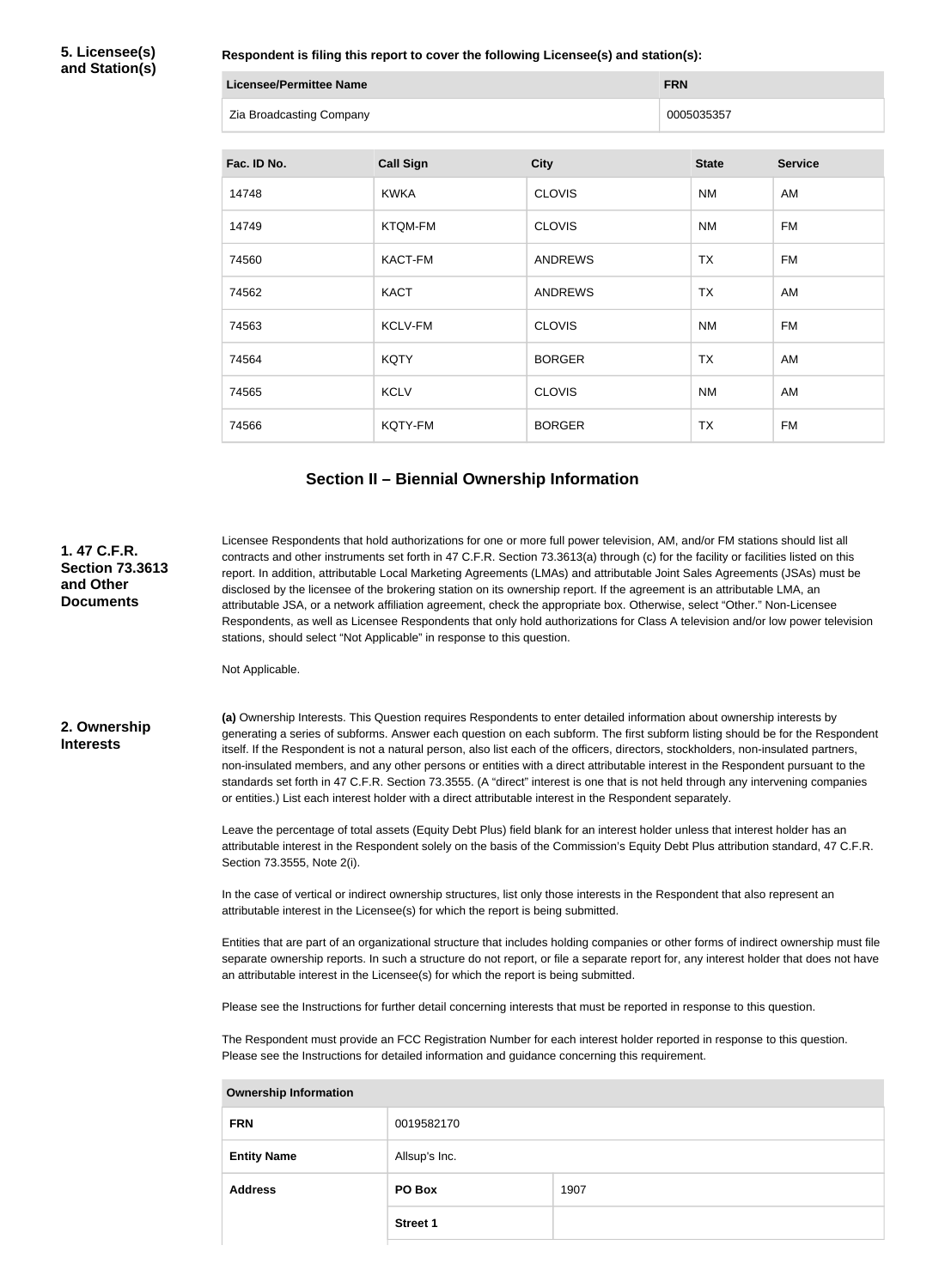|                                                         | <b>Street 2</b>                                                                      |                      |                                   |  |
|---------------------------------------------------------|--------------------------------------------------------------------------------------|----------------------|-----------------------------------|--|
|                                                         | <b>City</b>                                                                          | Clovis               |                                   |  |
|                                                         | State ("NA" if non-U.S.<br>address)                                                  | <b>NM</b>            |                                   |  |
|                                                         | <b>Zip/Postal Code</b>                                                               | 88102-1907           |                                   |  |
|                                                         | Country (if non-U.S.<br>address)                                                     | <b>United States</b> |                                   |  |
| <b>Listing Type</b>                                     | Respondent                                                                           |                      |                                   |  |
| <b>Positional Interests</b><br>(check all that apply)   | Respondent                                                                           |                      |                                   |  |
| <b>Tribal Nation or Tribal</b><br><b>Entity</b>         | Interest holder is not a Tribal nation or Tribal entity                              |                      |                                   |  |
| <b>Interest Percentages</b><br>(enter percentage values | Voting                                                                               | 0.0%                 | <b>Jointly Held?</b><br><b>No</b> |  |
| from 0.0 to 100.0)                                      | <b>Equity</b>                                                                        | 0.0%                 |                                   |  |
|                                                         | <b>Total assets (Equity Debt</b><br>Plus)                                            | 0.0%                 |                                   |  |
| that do not appear on this report?                      | Does interest holder have an attributable interest in one or more broadcast stations |                      | <b>No</b>                         |  |

### **Ownership Information**

| <b>FRN</b>                                              | 0019548973                                              |                      |                                   |
|---------------------------------------------------------|---------------------------------------------------------|----------------------|-----------------------------------|
| <b>Entity Name</b>                                      | Allsup Enterprises, Inc.                                |                      |                                   |
| <b>Address</b>                                          | PO Box                                                  | 1907                 |                                   |
|                                                         | <b>Street 1</b>                                         |                      |                                   |
|                                                         | <b>Street 2</b>                                         |                      |                                   |
|                                                         | <b>City</b>                                             | Clovis               |                                   |
|                                                         | State ("NA" if non-U.S.<br>address)                     | <b>NM</b>            |                                   |
|                                                         | <b>Zip/Postal Code</b>                                  | 88102-1907           |                                   |
|                                                         | Country (if non-U.S.<br>address)                        | <b>United States</b> |                                   |
| <b>Listing Type</b>                                     | Other Interest Holder                                   |                      |                                   |
| <b>Positional Interests</b><br>(check all that apply)   | Owner, Stockholder                                      |                      |                                   |
| <b>Tribal Nation or Tribal</b><br><b>Entity</b>         | Interest holder is not a Tribal nation or Tribal entity |                      |                                   |
| <b>Interest Percentages</b><br>(enter percentage values | <b>Voting</b>                                           | 100.0%               | <b>Jointly Held?</b><br><b>No</b> |
| from 0.0 to 100.0)                                      | <b>Equity</b>                                           | 100.0%               |                                   |
|                                                         | <b>Total assets (Equity Debt</b><br>Plus)               |                      |                                   |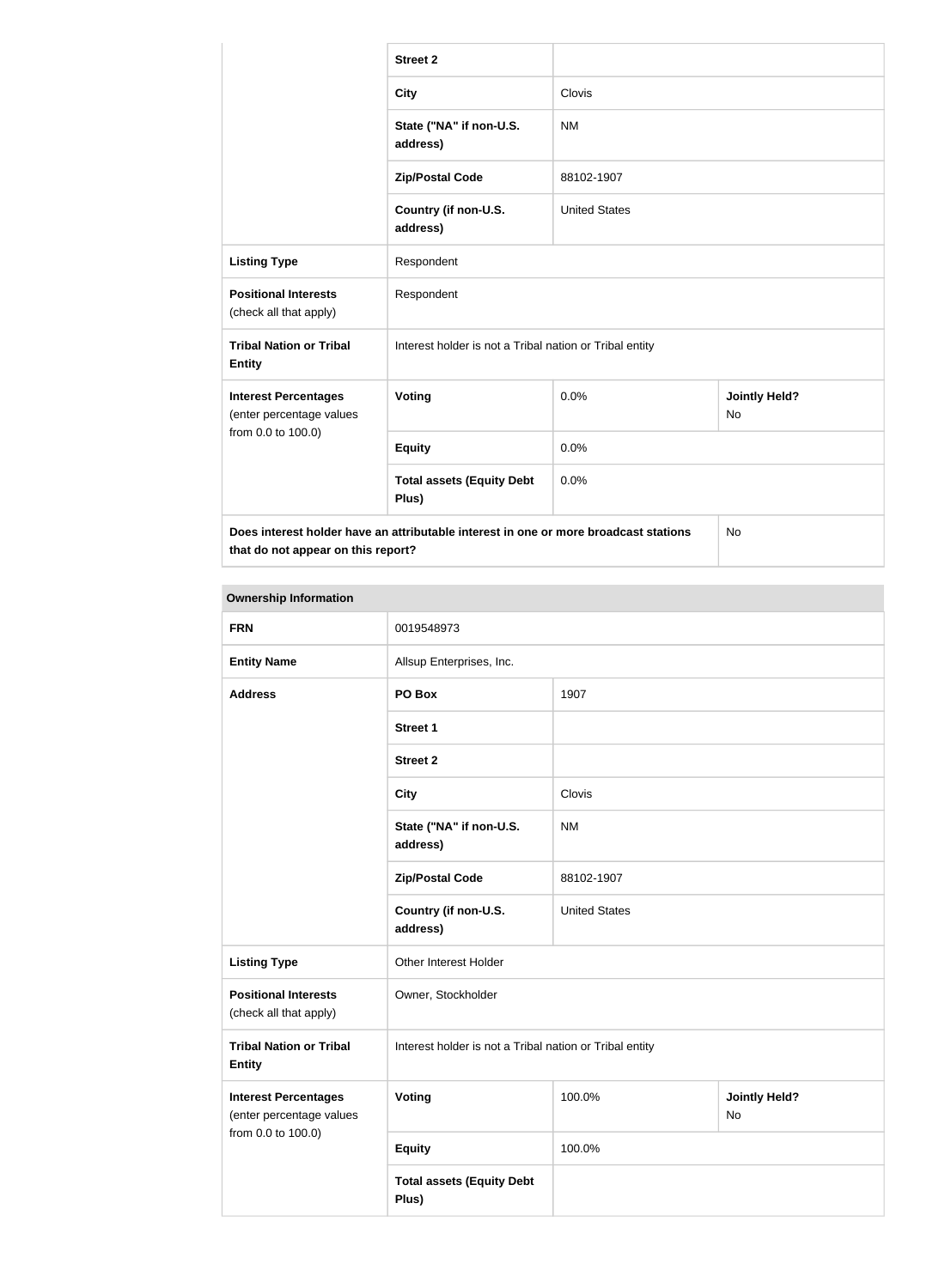**Does interest holder have an attributable interest in one or more broadcast stations that do not appear on this report?**

No

| <b>Ownership Information</b>                                                                                                     |                                           |                        |                            |  |
|----------------------------------------------------------------------------------------------------------------------------------|-------------------------------------------|------------------------|----------------------------|--|
| <b>FRN</b>                                                                                                                       | 0019582204                                |                        |                            |  |
| <b>Name</b>                                                                                                                      | Lonnie D. Allsup                          |                        |                            |  |
| <b>Address</b>                                                                                                                   | PO Box                                    | 1907                   |                            |  |
|                                                                                                                                  | <b>Street 1</b>                           |                        |                            |  |
|                                                                                                                                  | <b>Street 2</b>                           |                        |                            |  |
|                                                                                                                                  | <b>City</b>                               | Clovis                 |                            |  |
|                                                                                                                                  | State ("NA" if non-U.S.<br>address)       | <b>NM</b>              |                            |  |
|                                                                                                                                  | <b>Zip/Postal Code</b>                    | 88102-1907             |                            |  |
|                                                                                                                                  | Country (if non-U.S.<br>address)          | <b>United States</b>   |                            |  |
| <b>Listing Type</b>                                                                                                              | Other Interest Holder                     |                        |                            |  |
| <b>Positional Interests</b><br>(check all that apply)                                                                            | Officer, Director                         |                        |                            |  |
| Citizenship, Gender,                                                                                                             | <b>Citizenship</b>                        | <b>US</b>              |                            |  |
| <b>Ethnicity, and Race</b><br><b>Information (Natural</b>                                                                        | Gender                                    | Male                   |                            |  |
| <b>Persons Only)</b>                                                                                                             | <b>Ethnicity</b>                          | Not Hispanic or Latino |                            |  |
|                                                                                                                                  | Race                                      | White                  |                            |  |
| <b>Interest Percentages</b><br>(enter percentage values                                                                          | Voting                                    | 0.0%                   | <b>Jointly Held?</b><br>No |  |
| from 0.0 to 100.0)                                                                                                               | <b>Equity</b>                             | 0.0%                   |                            |  |
|                                                                                                                                  | <b>Total assets (Equity Debt</b><br>Plus) |                        |                            |  |
| Does interest holder have an attributable interest in one or more broadcast stations<br>No<br>that do not appear on this report? |                                           |                        |                            |  |

#### **Ownership Information**

| . .            |                                     |            |
|----------------|-------------------------------------|------------|
| <b>FRN</b>     | 0019582253                          |            |
| <b>Name</b>    | Barbara J. Allsup                   |            |
| <b>Address</b> | PO Box                              | 1907       |
|                | <b>Street 1</b>                     |            |
|                | <b>Street 2</b>                     |            |
|                | <b>City</b>                         | Clovis     |
|                | State ("NA" if non-U.S.<br>address) | <b>NM</b>  |
|                | <b>Zip/Postal Code</b>              | 88102-1907 |
|                |                                     |            |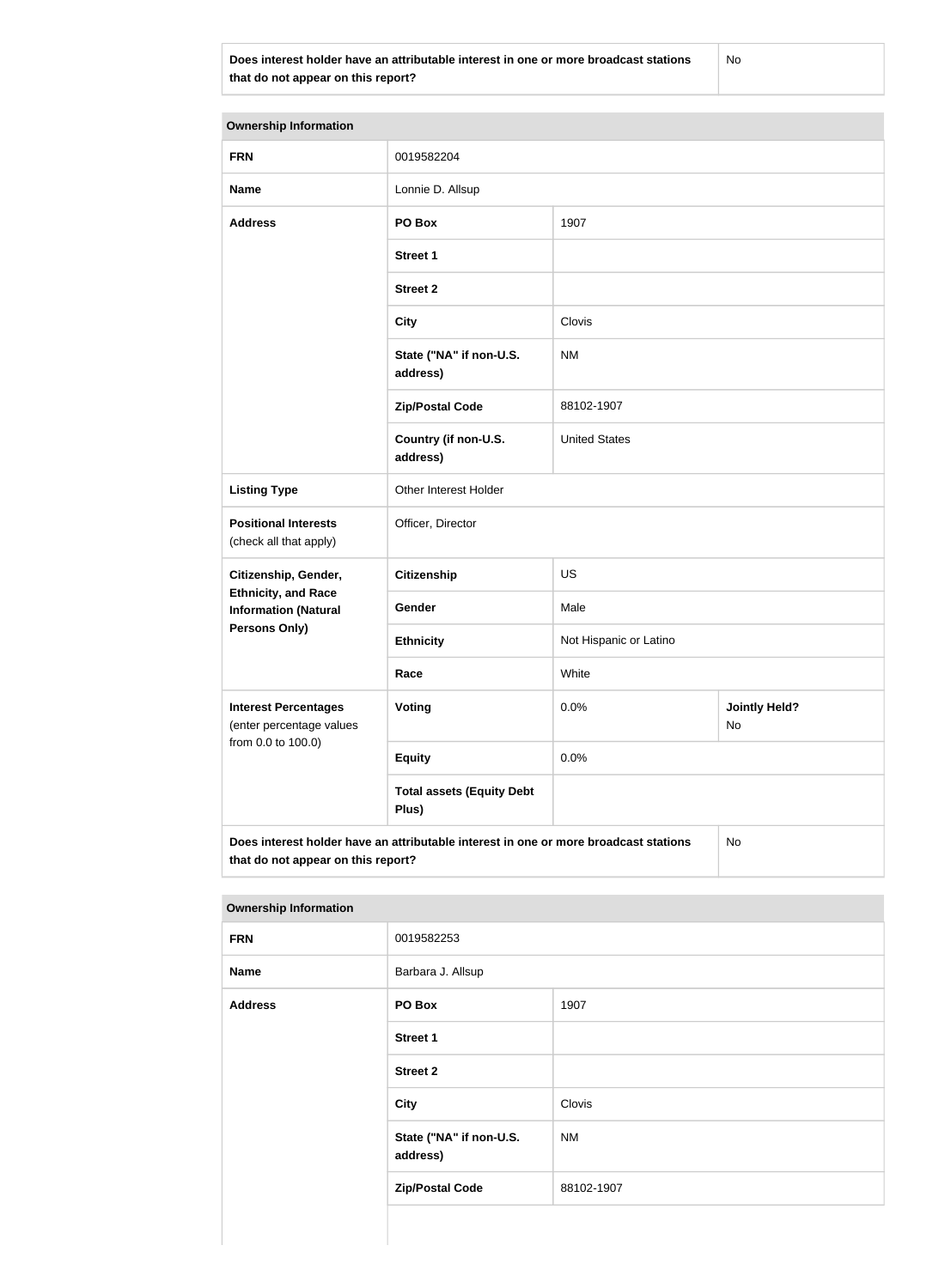|                                                                                                                                                                                                      | Country (if non-U.S.<br>address)          | <b>United States</b>   |                                   |  |
|------------------------------------------------------------------------------------------------------------------------------------------------------------------------------------------------------|-------------------------------------------|------------------------|-----------------------------------|--|
| <b>Listing Type</b>                                                                                                                                                                                  | <b>Other Interest Holder</b>              |                        |                                   |  |
| <b>Positional Interests</b><br>(check all that apply)                                                                                                                                                | Officer, Director                         |                        |                                   |  |
| Citizenship, Gender,<br><b>Ethnicity, and Race</b><br><b>Information (Natural</b><br>Persons Only)                                                                                                   | <b>Citizenship</b>                        | <b>US</b>              |                                   |  |
|                                                                                                                                                                                                      | <b>Gender</b>                             | Female                 |                                   |  |
|                                                                                                                                                                                                      | <b>Ethnicity</b>                          | Not Hispanic or Latino |                                   |  |
|                                                                                                                                                                                                      | Race                                      | White                  |                                   |  |
| <b>Interest Percentages</b><br>(enter percentage values<br>from 0.0 to 100.0)                                                                                                                        | Voting                                    | 0.0%                   | <b>Jointly Held?</b><br><b>No</b> |  |
|                                                                                                                                                                                                      | <b>Equity</b>                             | 0.0%                   |                                   |  |
|                                                                                                                                                                                                      | <b>Total assets (Equity Debt</b><br>Plus) |                        |                                   |  |
| Does interest holder have an attributable interest in one or more broadcast stations<br>that do not appear on this report?                                                                           | <b>No</b>                                 |                        |                                   |  |
| (b) Respondent certifies that any interests, including equity, financial, or voting<br>interests, not reported in this filing are non-attributable.<br>If "No," submit as an exhibit an explanation. | Yes                                       |                        |                                   |  |

| (c) Does the Respondent or any reported interest holder<br>hold an attributable interest in any newspaper entities in | No |
|-----------------------------------------------------------------------------------------------------------------------|----|
| the same market as any station for which this report is                                                               |    |
| filed, as defined in 47 C.F.R. Section 73.3555?                                                                       |    |
| If "Yes," provide information describing the interest(s), using                                                       |    |
| EITHER the subform OR the spreadsheet option below.                                                                   |    |
| Respondents with a large number (50 or more) of entries to                                                            |    |
| submit should use the spreadsheet option.                                                                             |    |
| NOTE: Spreadsheets must be submitted in a special XML                                                                 |    |
| Spreadsheet format with the appropriate structure that is                                                             |    |
| specified in the documentation. For instructions on how to                                                            |    |
| use the spreadsheet option to complete this question                                                                  |    |
| (including templates to start with), please Click Here.                                                               |    |
| If using the subform, leave the percentage of total assets                                                            |    |
| (Equity Debt Plus) field blank for an interest holder unless                                                          |    |
| that interest holder has an attributable interest in the                                                              |    |
| newspaper entity solely on the basis of the Commission's                                                              |    |
| Equity Debt Plus attribution standard, 47 C.F.R. Section                                                              |    |
| 73.3555, Note 2(i). If using an XML Spreadsheet, enter "NA"                                                           |    |
| into the percentage of total assets (Equity Debt Plus) field                                                          |    |
| for an interest holder unless that interest holder has an                                                             |    |
| attributable interest in the newspaper entity solely on the                                                           |    |
| basis of the Commission's Equity Debt Plus attribution                                                                |    |
| standard.                                                                                                             |    |
| The Respondent must provide an FCC Registration Number                                                                |    |
| for each interest holder reported in response to this                                                                 |    |
| question. Please see the Instructions for detailed information                                                        |    |
| and guidance concerning this requirement.                                                                             |    |